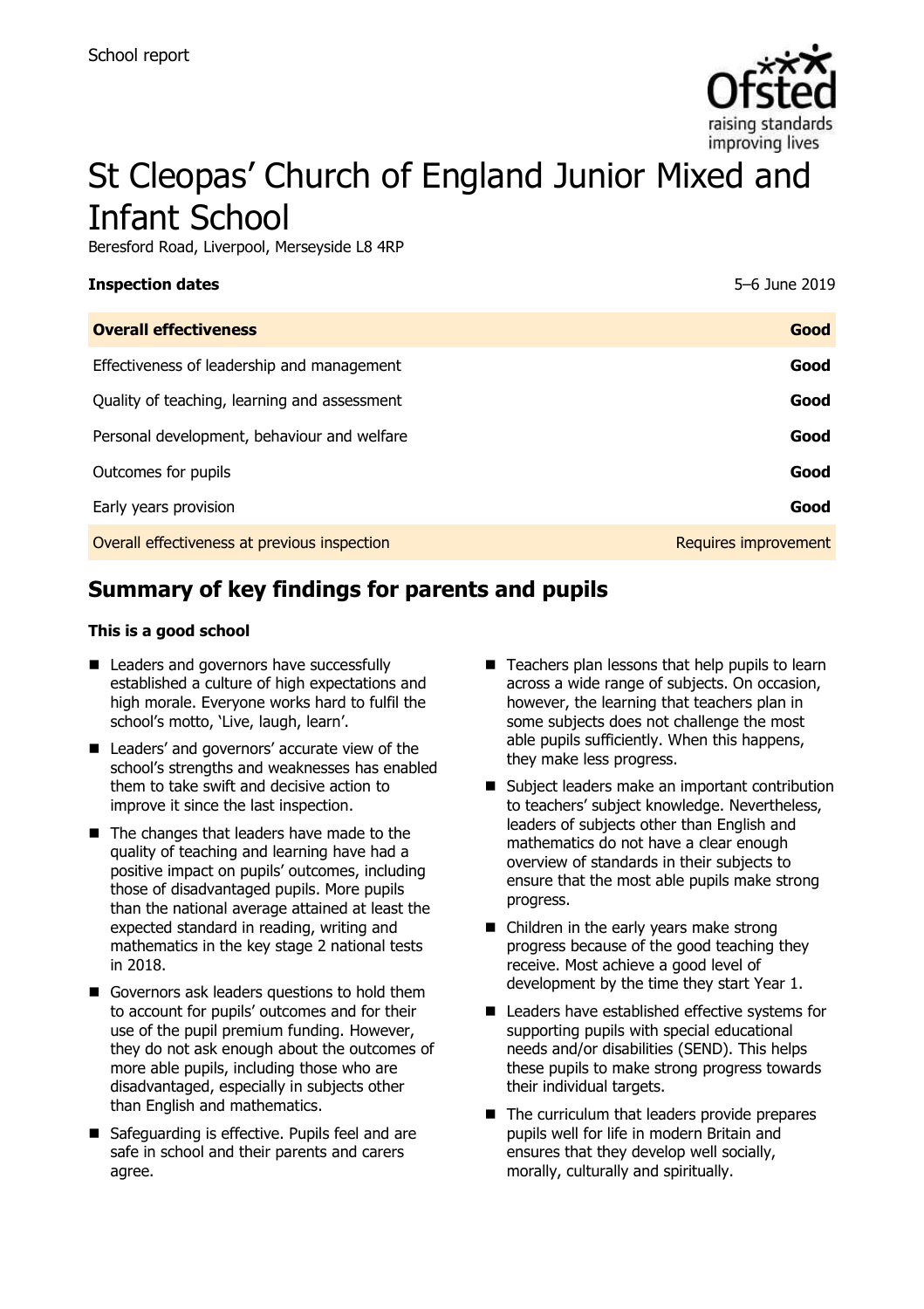

# **Full report**

#### **What does the school need to do to improve further?**

- $\blacksquare$  Improve outcomes for the most able pupils by:
	- ensuring that leaders of subjects other than English and mathematics develop a stronger understanding of standards in their subjects so that they can make sure teaching routinely helps the most able pupils to make strong progress
	- making sure that governors ask even more questions about the progress of the most able pupils, especially those who are disadvantaged, so that they can hold leaders better to account for pupils' outcomes in a wider range of subjects.
	- ensuring that in a wide range of subjects, especially those other than English and mathematics, teaching more consistently provides the most able pupils with work that is challenging, so that they make the progress of which they are capable.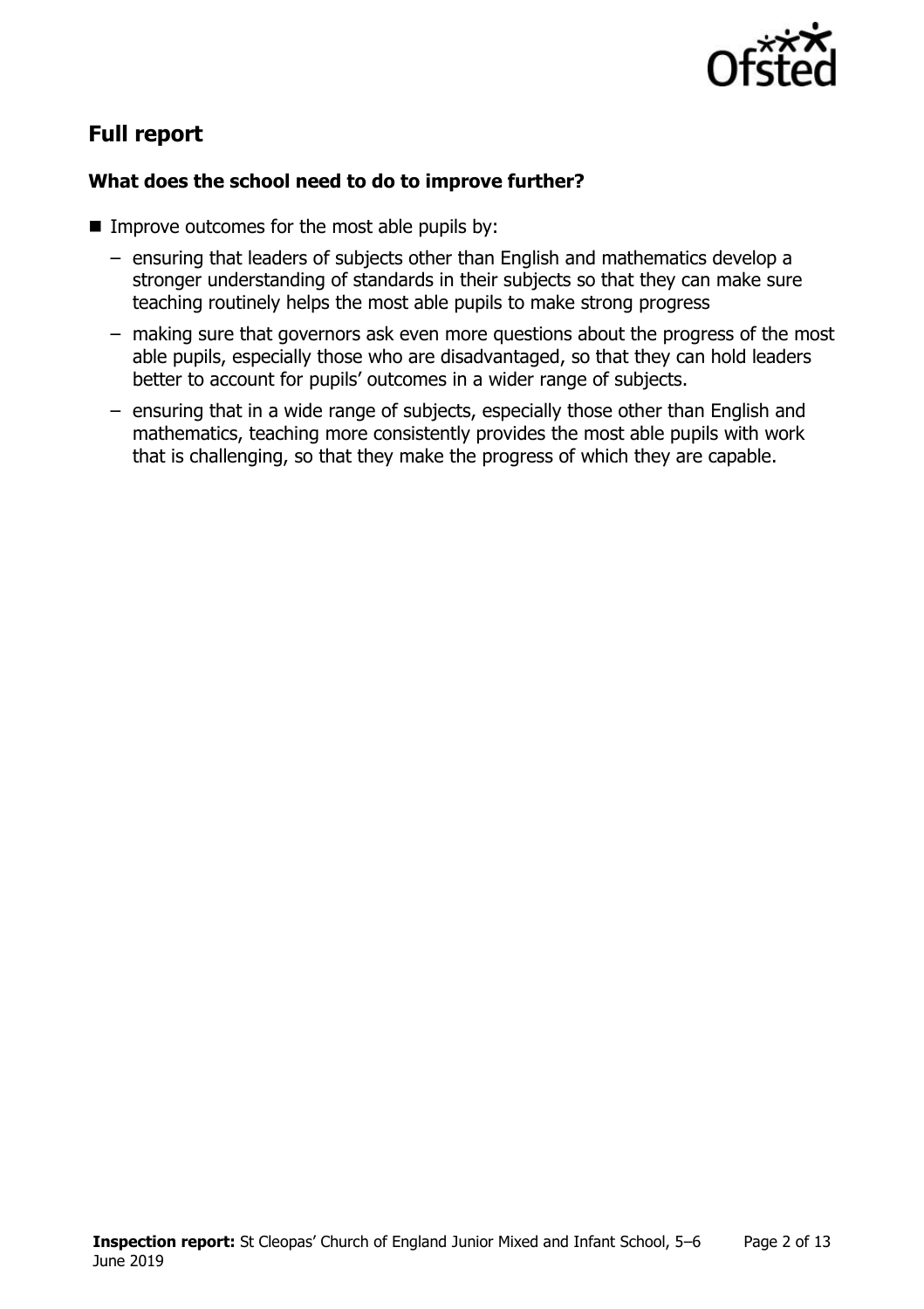

## **Inspection judgements**

#### **Effectiveness of leadership and management Good**

- Leaders and governors have worked tirelessly and with determination to address the areas for improvement identified at the last inspection. Their clear vision for the school has successfully established a culture of high expectation and high morale for staff and pupils alike. Pupils achieve well and everyone works together to fulfil the school's motto, 'Live, laugh, learn'.
- Leaders and governors have an accurate view of the school's strengths and weaknesses because they draw upon a wide range of information. This has enabled them to devise detailed plans for improvement which are sharply focused on improving pupils' outcomes. These plans are having a positive impact on the progress that pupils make across the school, especially in reading, writing, mathematics and phonics.
- Leaders have used high-quality training and professional development well to improve the quality of teaching, learning and assessment, particularly in writing and in mathematics. They have made good use of the support provided by the local authority to help teachers improve their work. As a result, the quality of teaching across the school is now good and continues to improve.
- Leaders make effective use of the pupil premium funding to improve the outcomes of disadvantaged pupils. As a result, disadvantaged pupils currently in the school make progress in reading, writing, mathematics and phonics that is similar to that of other pupils across the country.
- Leaders have established good systems for measuring the progress that pupils and groups of pupils make, especially in reading, writing and mathematics. This enables them to hold teachers to account and to take action where pupils are at risk of falling behind. Consequently, most pupils, including disadvantaged pupils, are making at least the progress that is expected of them and some are making progress that is better.
- Leaders, including subject leaders, carry out a range of activities to monitor the quality of teaching, learning and assessment across a range of subjects. They check the work in pupils' books and provide clear feedback and guidance to teachers and support staff so that they can improve their teaching. Despite this, leaders of some curriculum subjects do not have a clear enough overview of standards in their subjects to ensure that teaching enables the most able pupils to make the strong progress of which they are capable.
- Since the last inspection, leaders have made important improvements to the curriculum to ensure that pupils learn across a wider range of subjects, including geography, history, art, computing and design technology and science. They provide pupils with trips, visits and residential stays which deepen their understanding further. For example, pupils visit Chester Zoo, Liverpool's Anglican Cathedral and the local sports centre. They enjoy these experiences and say that they help them to remember what they have learned.
- Leaders are justifiably proud of the curriculum that they provide in French, where teachers' strong subject knowledge ensures that pupils learn and achieve well. Leaders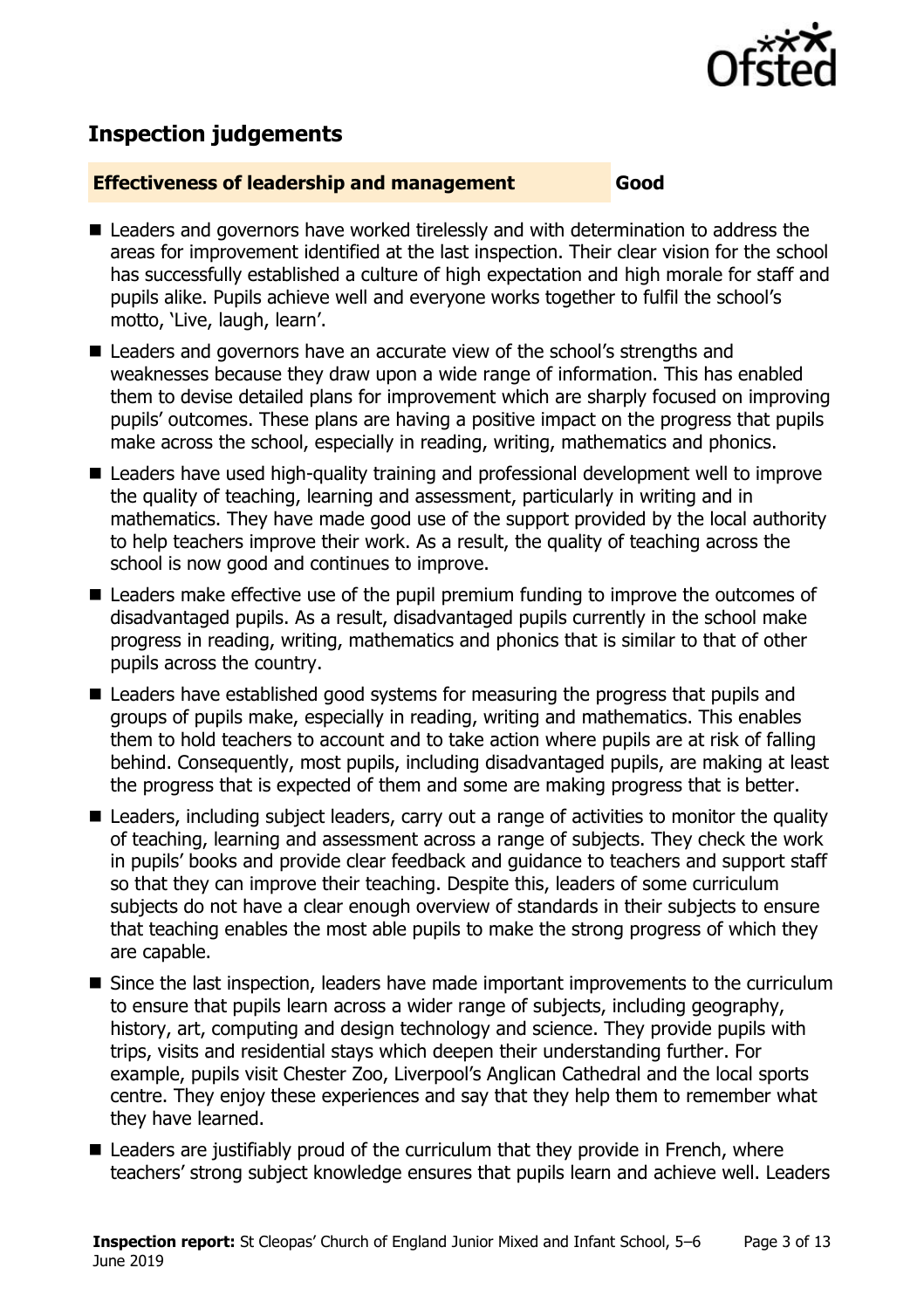

have a clear overview of standards in French. This helps them to make sure pupils make strong progress.

- **Pupils develop well socially, morally, spiritually and culturally and are prepared for life** in modern Britain as a result of the school's curriculum. Pupils learn about other religions and cultures and about differences within their community and in the wider world. The experiences that leaders and teachers plan help them to develop an awareness of fundamental British values in appropriate ways. For example, pupils who spoke to inspectors demonstrated a strong understanding of democracy through their involvement in activities such as selection of the school's head girl and head boy and even of the headteacher.
- Leaders' good use of the physical education and sports premium funding is improving the extent to which pupils participate in sport in and out of school, including team sports and gymnastics. More pupils have opportunities to represent their school and to take part in competitions. Leaders have ensured that their use of the funding promotes equality of opportunity for pupils. For example, they listened to the views of girls who wanted to participate in football activities and responded by establishing a girls' football team. Pupils talk enthusiastically about these experiences and are proud of their achievements.
- Leaders provide parents with many opportunities to share in their children's learning. Parents attend workshops on reading and phonics, for example, and take part with their children in shared physical activity sessions. Parents who responded to Ofsted's Parent View survey and who spoke to inspectors were highly appreciative of the improvements that leaders have made to the school. The overwhelming majority are of the view that the school is well led, and would recommend it to other parents.

#### **Governance of the school**

- Governors share the headteacher's clear vision and aspiration for pupils and have welcomed her strong focus on improving outcomes for pupils. They have a good understanding of the school's strengths and weaknesses and are not content simply to accept the information they receive without satisfying themselves that it is accurate.
- Governors are committed to improving their own effectiveness, for example by undertaking training to help them analyse information from the school's assessments. This has enabled them to hold leaders more stringently to account for their use of the pupil premium funding and for pupils' achievements in reading, writing and mathematics. However, they do not ask enough questions to hold leaders sufficiently to account for the progress of the most able pupils, especially those who are disadvantaged, in a wider range of subjects.

### **Safeguarding**

- $\blacksquare$  The arrangements for safeguarding are effective.
- Governors and leaders have established a strong culture of safeguarding in the school. There are robust systems in place for checking the suitability of staff and volunteers to work with children. Leaders ensure that staff are trained to recognise the signs of abuse and neglect and to protect them from extremism and radicalisation.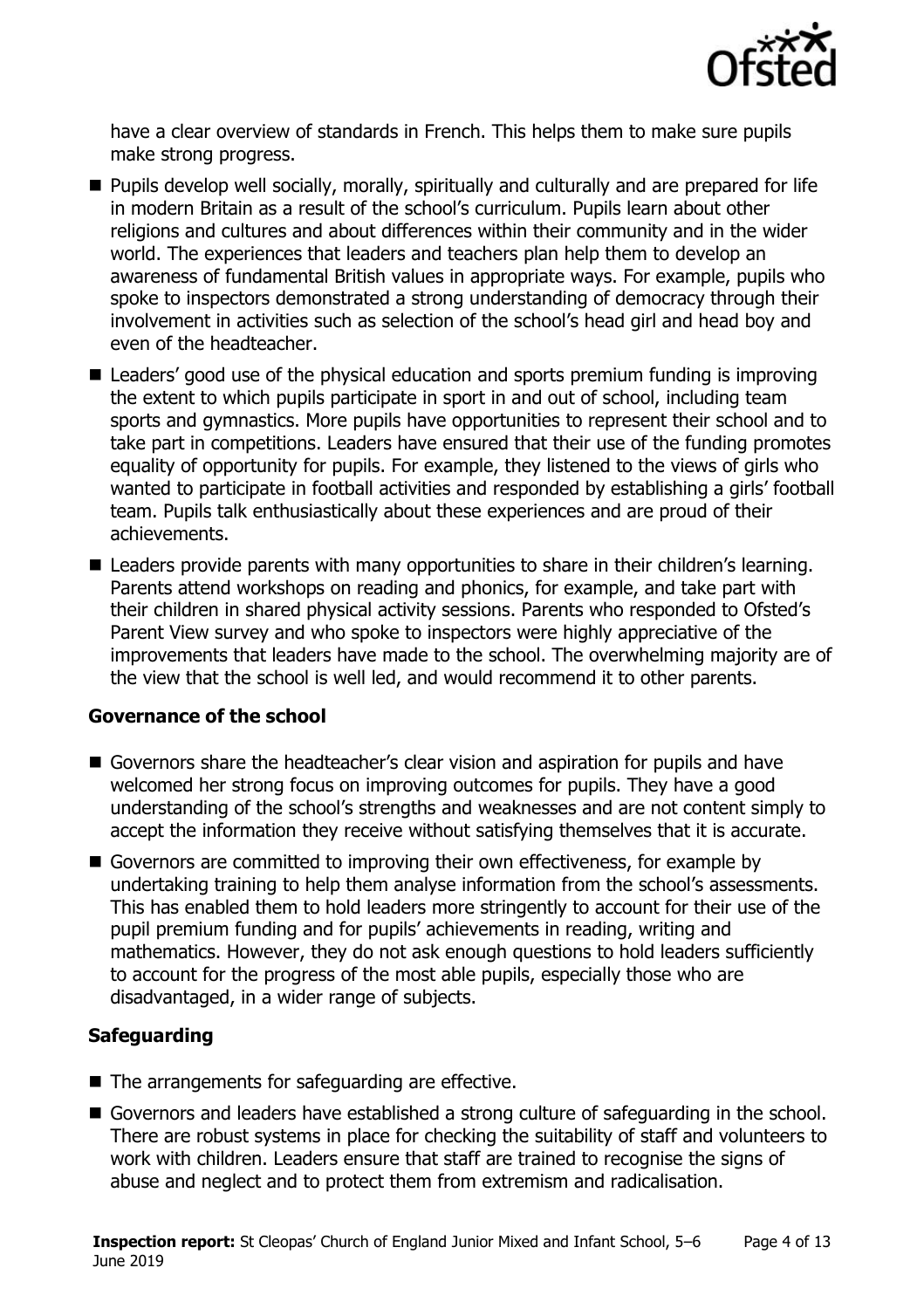

- Staff are vigilant and know how to report any concerns about the welfare of pupils. Systems for working with a range of children's services are effective in ensuring that pupils receive the help they need. The actions that leaders take are timely and appropriate.
- Leaders have made sure that pupils learn how to keep themselves safe online. Pupils say they feel safe in school and their parents agree.

#### **Quality of teaching, learning and assessment Good**

- Teachers generally plan learning that keeps almost all pupils focused and engaged. Pupils settle quickly to learning and usually listen very attentively because they know that their teachers expect nothing less. Consequently, classrooms are industrious places where pupils learn well.
- Teachers provide opportunities in lessons for pupils to develop and deepen their knowledge and understanding. For example, during the inspection, in a mathematics lesson, pupils in Year 6 deepened their understanding of algebra and graphs through the more complex problems that their teacher provided. They have time to review what they have learned and to explain their understanding. This helps teachers to assess what pupils have understood and to take action if they start to fall behind.
- Work in pupils' books shows that teachers provide work for almost all pupils that is challenging and helps them to make strong progress, especially in English and mathematics. They make sure that pupils also have opportunities to practise reading and writing skills in other subjects, for example writing about events in history. Sometimes the work that the most able pupils receive in subjects other than English and mathematics does not challenge them enough to enable them to make the strong progress of which they are capable.
- Teachers provide pupils with experiences that build on their prior learning and which capture their interests. For example, after reading a newspaper article about recent research into the wearing of slippers in school, pupils engaged in lively discussion about whether or not this was a good idea. They listened carefully to each other's views before writing their own persuasive arguments. This enabled them to make progress in their writing as well as in their use of language and vocabulary.
- Teachers use questioning skilfully to encourage pupils to think carefully and to provide opportunities for them to explain their thoughts and ideas. This enables them to assess pupils' understanding and to adjust their teaching to address any misconceptions. Teachers provide feedback to pupils in line with the school's assessment policy. Work in their books shows that pupils use this feedback to improve their work.
- Teachers' high expectations ensure that pupils develop positive attitudes to learning. They quickly become immersed in their work, chatting quietly about the tasks they are undertaking and consulting each other, for example through 'talking partners'. Their teachers help them to see mistakes as an opportunity to learn and they develop confidence and self-assurance as a result.
- Teachers provide pupils with homework in line with the school's policy. Parents who spoke to inspectors were appreciative of the regular information that they receive from teachers about their child's progress in school.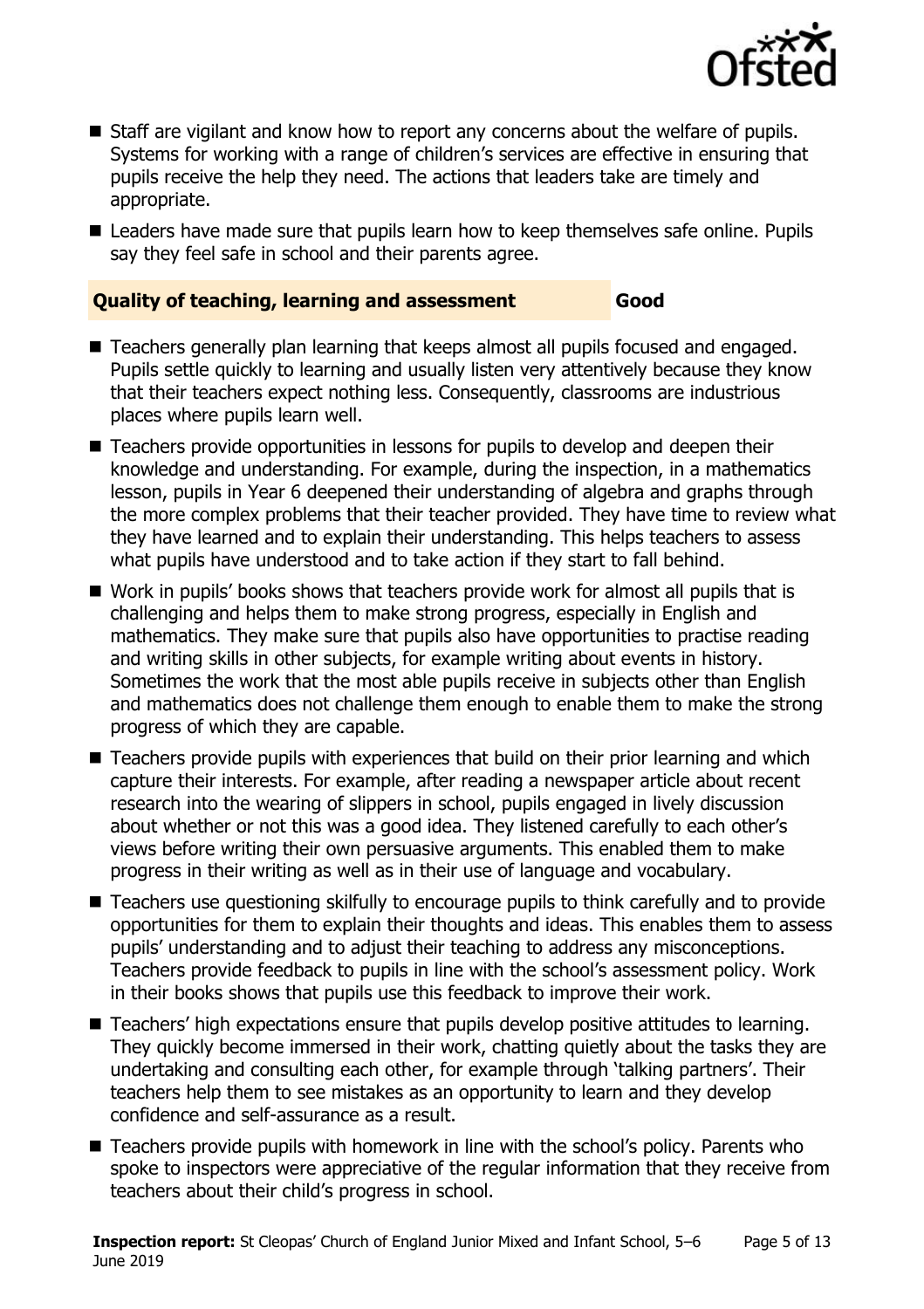

#### **Personal development, behaviour and welfare Good**

#### **Personal development and welfare**

- The school's work to promote pupils' personal development and welfare is good.
- Leaders have established a culture that encourages parents, staff and pupils to communicate easily and to share concerns. Staff welcome the systems that leaders have put into place to collate important information about pupils and about any barriers to their learning. They say that these systems help them to see the 'bigger picture' for pupils and to make any adjustments to enable pupils to learn better.
- Leaders and staff have established good working relationships with a range of agencies, including the local children's centre. This enables them to share appropriate information and to secure help and support for pupils and their families where it is needed. This has a positive impact on the progress that these pupils make.
- The school's curriculum enables pupils to develop attitudes of care, concern and empathy. For example, pupils take part in charitable works and sometimes petition school leaders to allow them to raise funds for particular causes. These experiences enable pupils to develop as citizens and to understand the needs of others.
- Teachers make sure that pupils have plenty of opportunities to work together, for example to discuss aspects of their learning and to work out solutions to the problems that teachers set. In this way, pupils learn how to listen to each other and to take account of each other's views.
- Teachers and leaders challenge stereotypical behaviour and provide pupils with experiences that develop their awareness of diversity and difference. For example, during the inspection, pupils were able to share and celebrate the sporting success of individuals with disabilities during the 'British values' day. Pupils have an understanding of similarities and differences in families, for example where parents are of the same gender, and learn about different religions and beliefs within and beyond their own community.
- Pupils participate in a wide range of extra-curricular and sporting activities. For example, pupils can take part in the choir, drama and fitness and computer clubs. Leaders provide pupils with experiences to develop their awareness of their mental health, for example yoga and mindfulness. These activities help pupils to develop personally and socially.
- Leaders ensure that pupils leaving key stage 2 are well supported in making a smooth transition to secondary school. Pupils are ambitious for their future working lives and have an understanding of how their teachers are helping them to prepare for the next stage in their learning.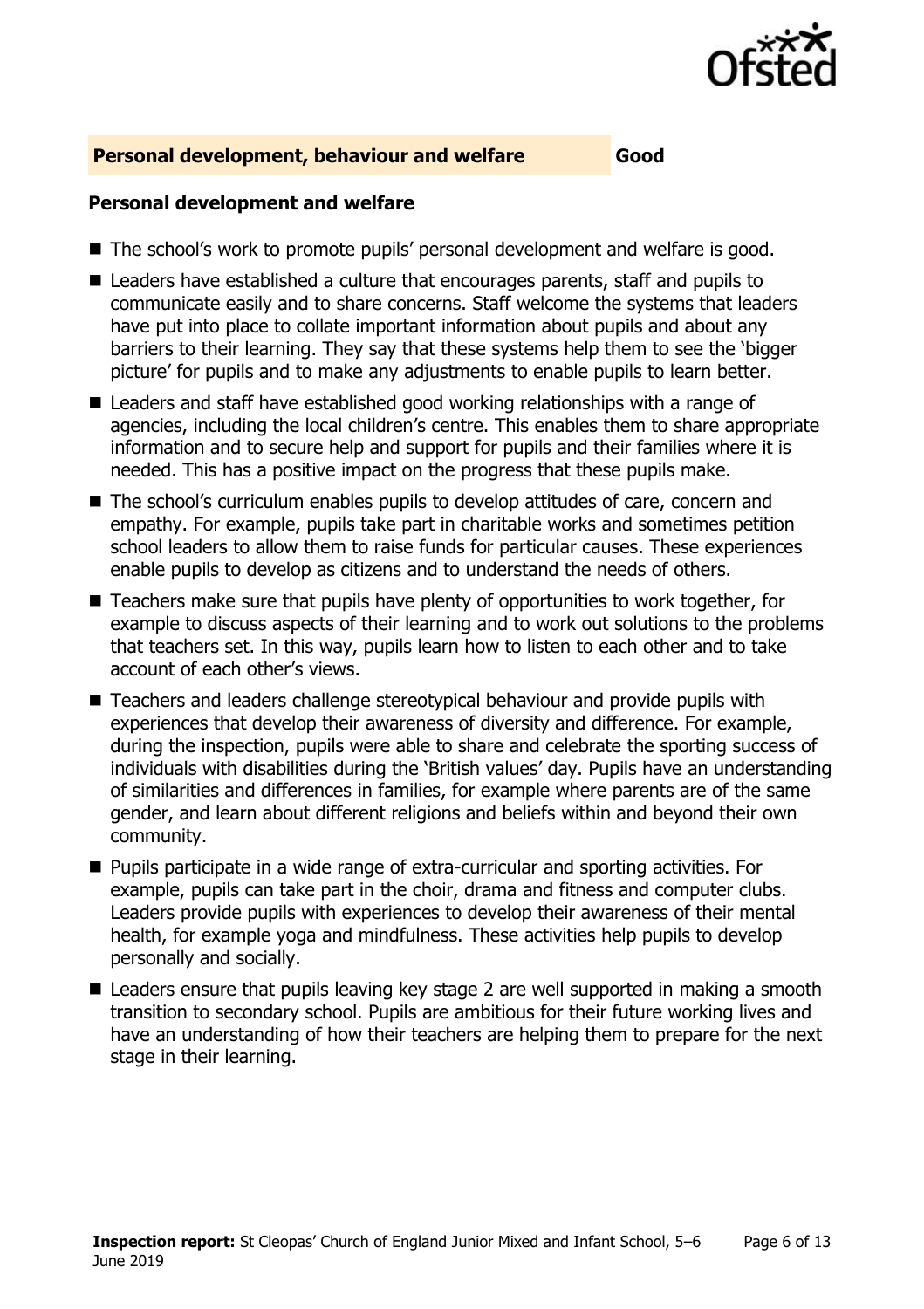

#### **Behaviour**

- $\blacksquare$  The behaviour of pupils is good.
- **Pupils are extremely polite and courteous to visitors, such as inspectors. They are keen** to talk about their learning and can explain what they have understood. They are proud of their school and of their achievements.
- **Pupils conduct themselves well in school and when moving between areas such as the** playground and classrooms. They understand the clear systems that leaders have established for promoting good behaviour and know that their own behaviour can have an impact on other people. Those who spoke to inspectors explained how keen they are to compete with other classes for behaviour rewards because they know they will all benefit from the prizes of school trips and experiences that they might win.
- **Pupils listen respectfully to their teachers and respond quickly to instructions because** teachers have consistently high expectations of their behaviour. This has a positive impact on the progress that they make. On the rare occasions when they listen less well or lose focus, it is because teaching does not challenge or engage them sufficiently.
- Leaders and governors have high expectations for pupils' regular attendance and punctuality. The actions they have taken have successfully reduced absence for pupils currently in the school, including that of disadvantaged pupils. The school promotes good attendance through newsletters and communications with parents, and takes appropriate action to address persistent absence. Overall attendance is currently in line with national averages and continues to improve.

#### **Outcomes for pupils Good**

- Information published since the last inspection shows that the changes leaders have made to the quality of teaching and learning have improved pupils' outcomes. In the key stage 2 national tests in 2018, more pupils than the national average reached both the expected and higher standard in reading and mathematics, and greater depth in writing. Pupils made progress in all three that was similar to that of pupils nationally.
- $\blacksquare$  In the key stage 1 national tests the proportion of pupils reaching at least the expected standard in reading and writing was similar to the national average. In mathematics, it was just below the national average.
- **Pupils across the school are making strong progress in reading. Leaders have made** changes to the ways in which pupils learn to read, for example by using high-quality texts and a wider range of books. Pupils now read more widely as a result. Leaders had noticed that boys' achievement in reading was slightly lower than that of girls in the school and have taken appropriate action to use texts for reading that are more appealing to boys. This is having a positive impact. Boys and girls who read to inspectors did so with equal enthusiasm, enjoyment and fluency, and boys currently in the school are making similar progress to that of girls.
- Leaders have made important improvements to the teaching of writing across the school since the last inspection. Work in pupils' books shows that these changes are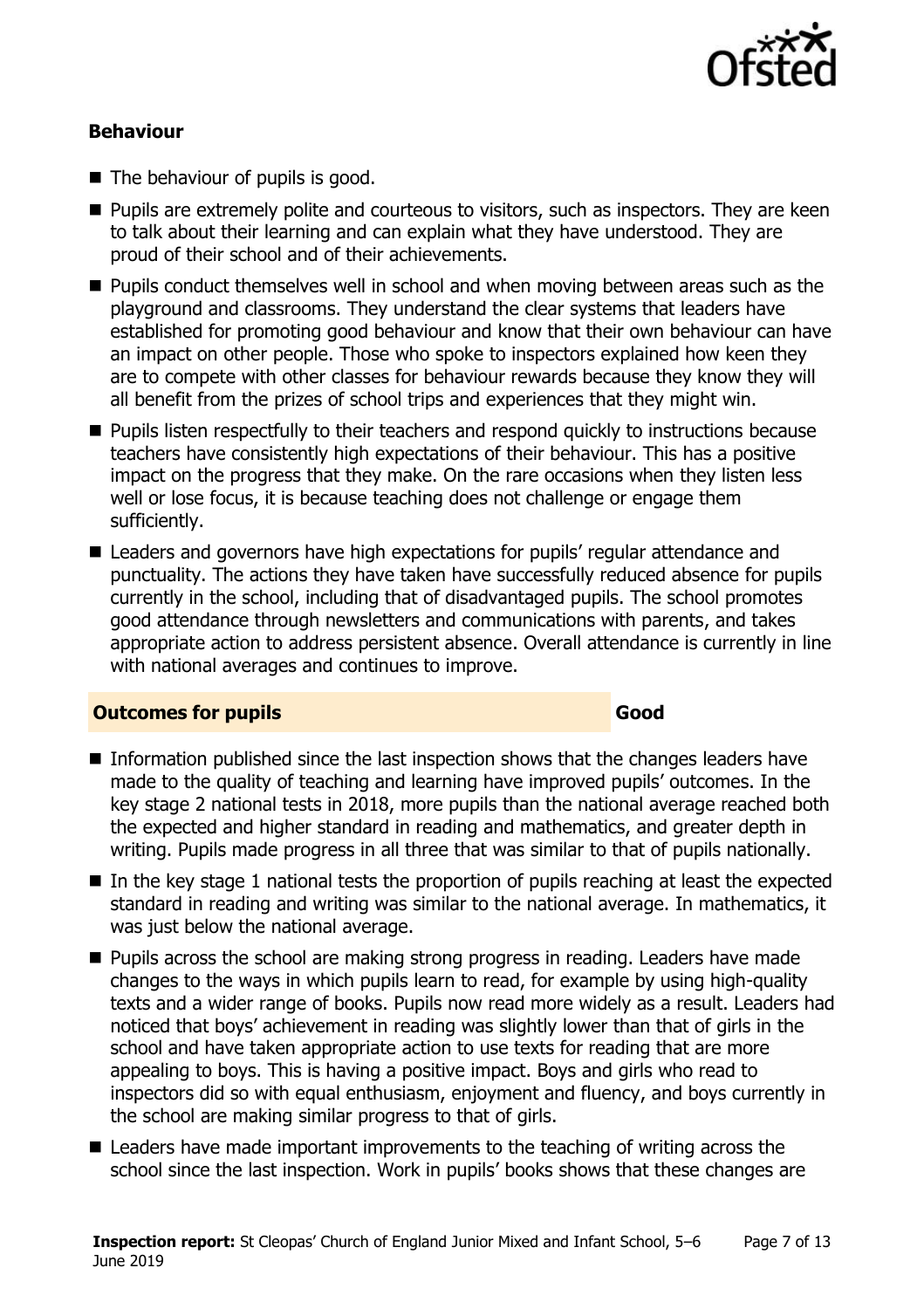

helping pupils to produce more writing of a higher quality. They are developing a better understanding of vocabulary and are using this to make their writing more interesting and exciting for the reader. Most-able pupils usually receive work in writing that challenges them to achieve well. Pupils have opportunities to practise their writing skills across a range of subjects. Sometimes, where the work they receive in those subjects is not sufficiently challenging, pupils' writing lacks depth.

- **Pupils are making strong progress in mathematics as a result of the good teaching they** receive. Leaders ensure that teaching consistently provides pupils with opportunities to apply their mathematical skills to solve a wide range of problems. Pupils deepen their understanding through extra challenges which are evident in the work in their books. They demonstrate skills in reasoning through their explanations of the methods they use to calculate answers and to solve problems. Consequently, all groups of pupils are making at least the progress that the school expects and some are making progress that is better.
- Leaders' effective use of additional funding means that disadvantaged pupils and those with SEND currently in the school make similar progress in reading, writing and mathematics to that of other pupils in school and sometimes they make progress that is better.
- Changes that leaders have made to the curriculum ensure that pupils progress steadily through the national curriculum expectations across a range of subjects including science, history, geography, French, art, computing and design technology. However, the work that they receive on occasions is not sufficiently challenging to enable the most able pupils to make the strong progress of which they are capable.
- **Pupils across the school make particularly strong progress in French as a result of** teachers' strong subject knowledge. For example, during the inspection, children in the Nursery showed their skill in answering simple questions in French about how they were feeling that day as their teacher took the register. Older children learn to speak and to write in French. Pupils in Year 6 undertake important assessments that are checked by the local authority primary languages team. The outcomes of these tests show that pupils are well prepared for their studies in modern foreign languages at secondary school.
- Younger children in the school are developing their phonics skills well as a result of good teaching. Children in the Nursery quickly learn to identify sounds in words through a range of games and activities. Older children learn to break up and blend sounds and letters in order to read and to write readable sentences and make good attempts at the spellings of more complex words. Pupils make strong progress in phonics and most are on track to achieve the expected standard in the national phonics screening check at the end of Year 1.

#### **Early years provision Good Good**

■ Leaders and managers have an accurate view of the strengths and weaknesses of the provision, which helps them to devise sharply focused plans for improvement. They share with their team a determination to improve the good provision even further and are not afraid to challenge themselves to change practice and try out new approaches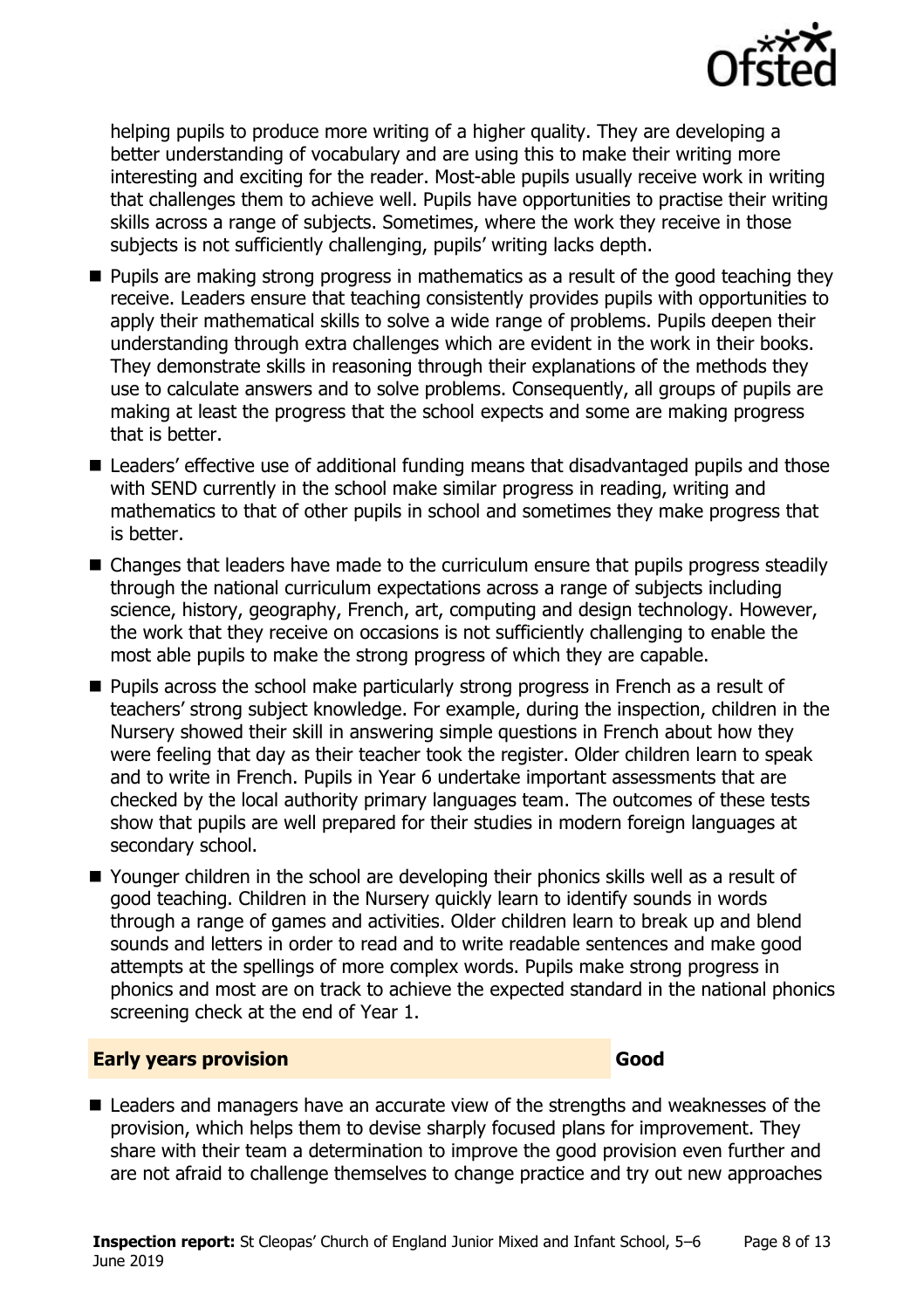

in order to improve outcomes for children.

- As a result of the good teaching they receive, children in the early years, including those who are disadvantaged, make strong progress from their typically low starting points. The proportion of children reaching a good level of development by the end of the Reception Year has increased steadily over time towards the national average and continues to improve.
- Leaders and staff have successfully established strong partnerships with parents and a range of other agencies such as the local children's centre. This enables them to share important information and to secure support for children and families where it is needed, including for children with SEND.
- Leaders and staff make effective use of the information that parents provide about their children's development in order to plan better for their learning. Staff provide regular opportunities for parents to share in this learning. For example, parents can sometimes stay during sessions to play alongside their children and have opportunities to learn more about their children's early writing development. This enables them to find out more about how they can help their children learn at home.
- Adults have established simple rules and routines for children to follow. For example, children learn how to find and use the resources they need and how to tidy them away afterwards. They learn how to make sensible decisions about what to do, how to share resources and when they need to gather together on the carpet to listen to their teacher. These simple rules help children to learn to manage their own needs and feelings well and, as a result, behaviour in the early years is consistently good.
- Children have access to a wide range of resources indoors and outdoors that they can select for themselves, as well as to activities that adults lead. They develop curiosity and a willingness to try things out for themselves and quickly become engrossed in learning as a result.
- Adults ensure that children have opportunities to develop early literacy and mathematical skills in ways that help them to remember what they have learned. For example, during the inspection, a group of children in the Reception class learned more about how to add quantities together by exploring the different ways of splitting up groups of objects and putting them back together again. Children enjoyed making their own choices about the resources to use and could explain what they had done in ways appropriate for their stage of development. As a result, they made progress.
- Teachers and support staff work well together in classrooms. The training that leaders provide ensures that teachers and support staff have good subject knowledge, for example in phonics. Teachers communicate clearly their expectations for children's learning and this helps all staff to understand what they need to do to help children make strong progress.
- Leaders and managers have established effective systems for assessing children's learning and development. All staff contribute important and accurate information about what children actually say and do. This information helps teachers to plan well for the next steps in their learning.
- **E** Arrangements for safeguarding children in the early years are effective and are aligned with those across the school. Staff are appropriately qualified and there are no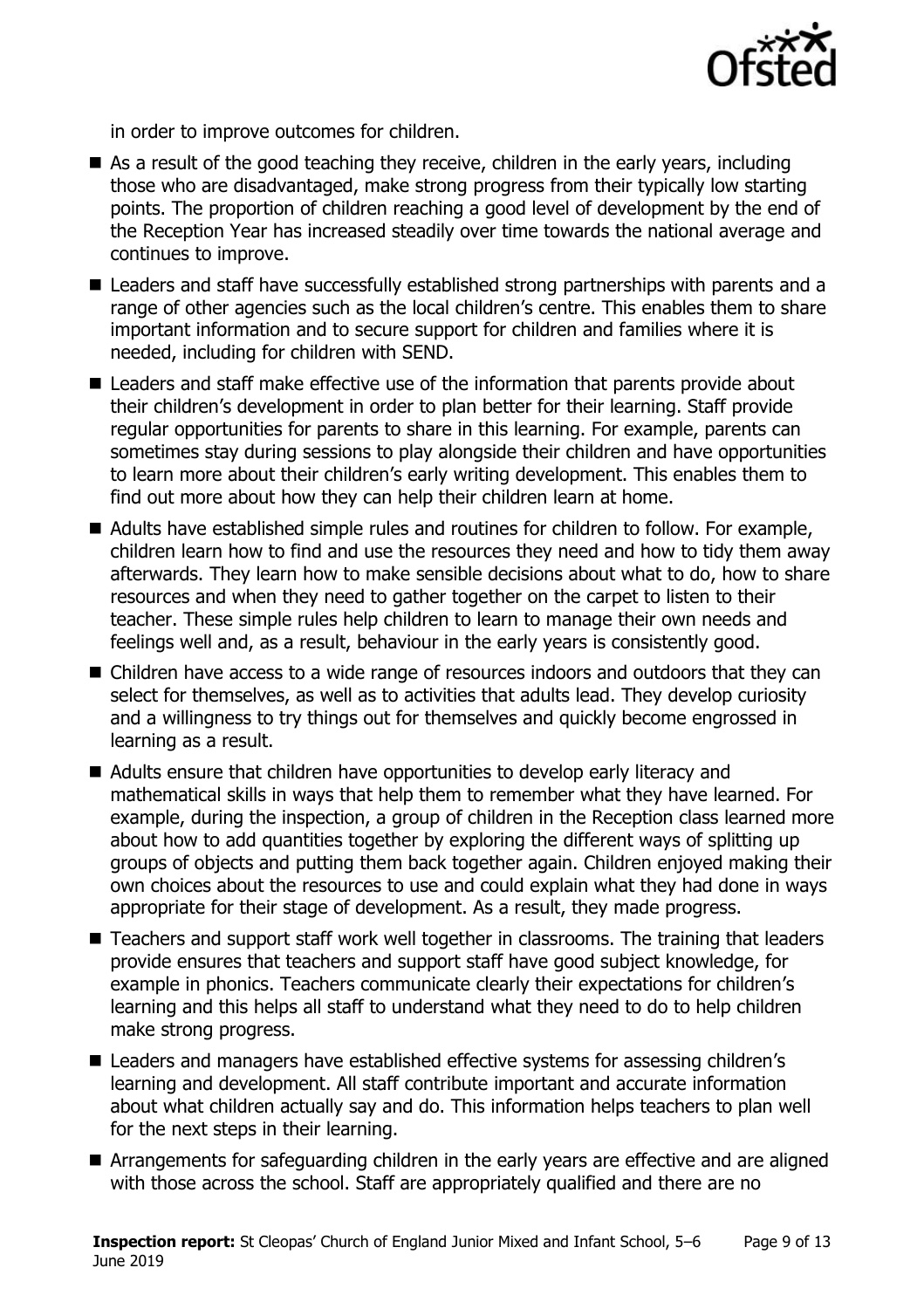

breaches of the safeguarding and welfare requirements of the early years foundation stage.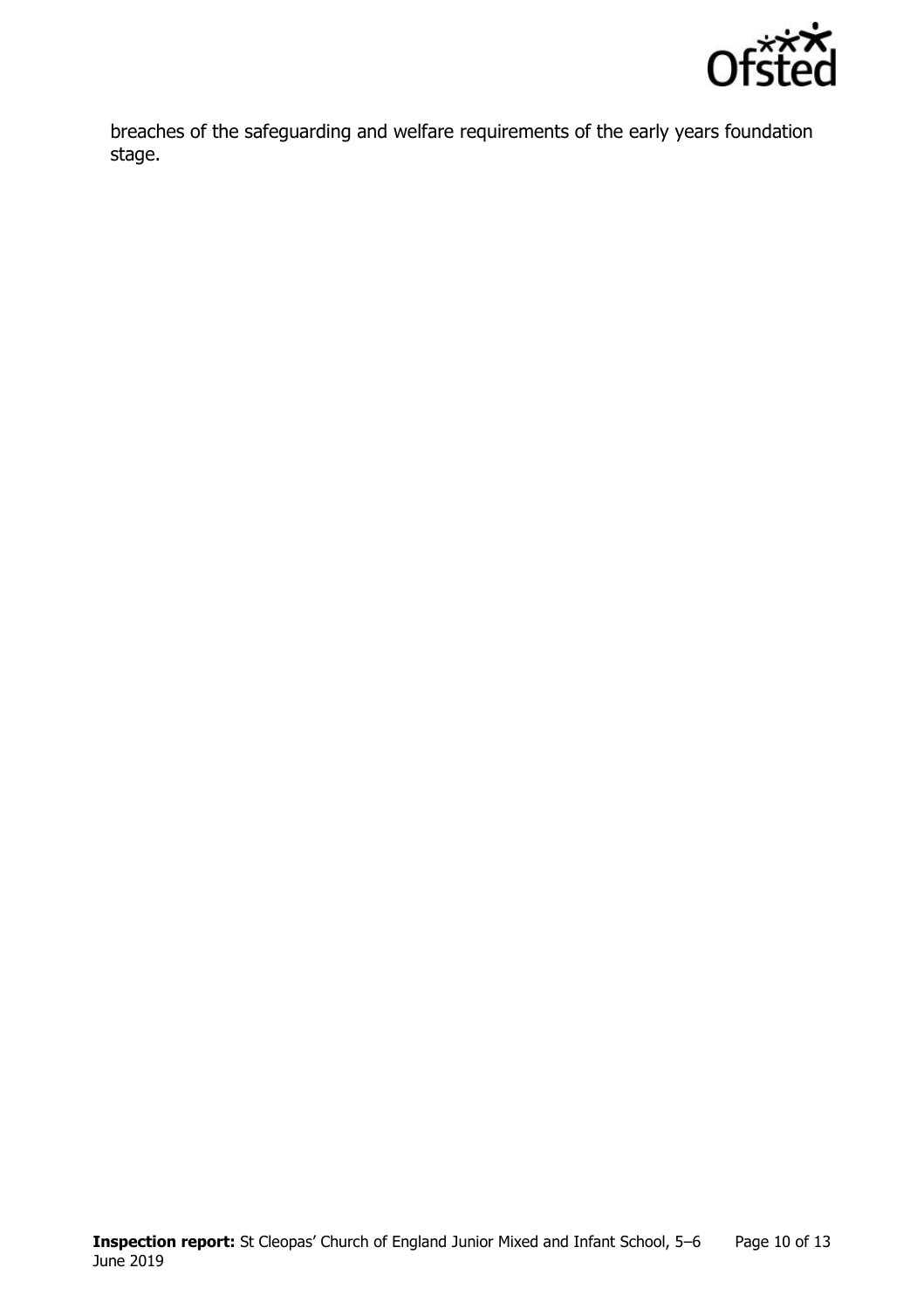

# **School details**

| Unique reference number | 104613    |
|-------------------------|-----------|
| Local authority         | Liverpool |
| Inspection number       | 10087804  |

This inspection of the school was carried out under section 5 of the Education Act 2005.

| Type of school                      | Primary              |
|-------------------------------------|----------------------|
| School category                     | Voluntary controlled |
| Age range of pupils                 | 3 to 11              |
| <b>Gender of pupils</b>             | Mixed                |
| Number of pupils on the school roll | 285                  |
| Appropriate authority               | The governing body   |
| Chair                               | <b>Alison Mills</b>  |
| <b>Headteacher</b>                  | Lynne Gannon         |
| Telephone number                    | 0151 727 1725        |
| Website                             | www.stcleopas.co.uk  |
| <b>Email address</b>                | info@stcleopas.com   |
| Date of previous inspection         | 7-8 February 2017    |

#### **Information about this school**

- St Cleopas' is an average-sized primary school.
- $\blacksquare$  The school roll is increasing.
- The proportion of pupils known to be eligible for free school meals is above average.
- The proportion of pupils with SEND is above average.
- **F** Fewer pupils than average have an education, health and care plan.
- The majority of pupils are of White British heritage. There are fewer pupils than average for whom English is an additional language.
- $\blacksquare$  The school has a Nursery class and offers part-time places for 15 hours per week.
- The school runs a breakfast club and a range of after-school clubs.
- Since the last inspection, a new headteacher has been appointed.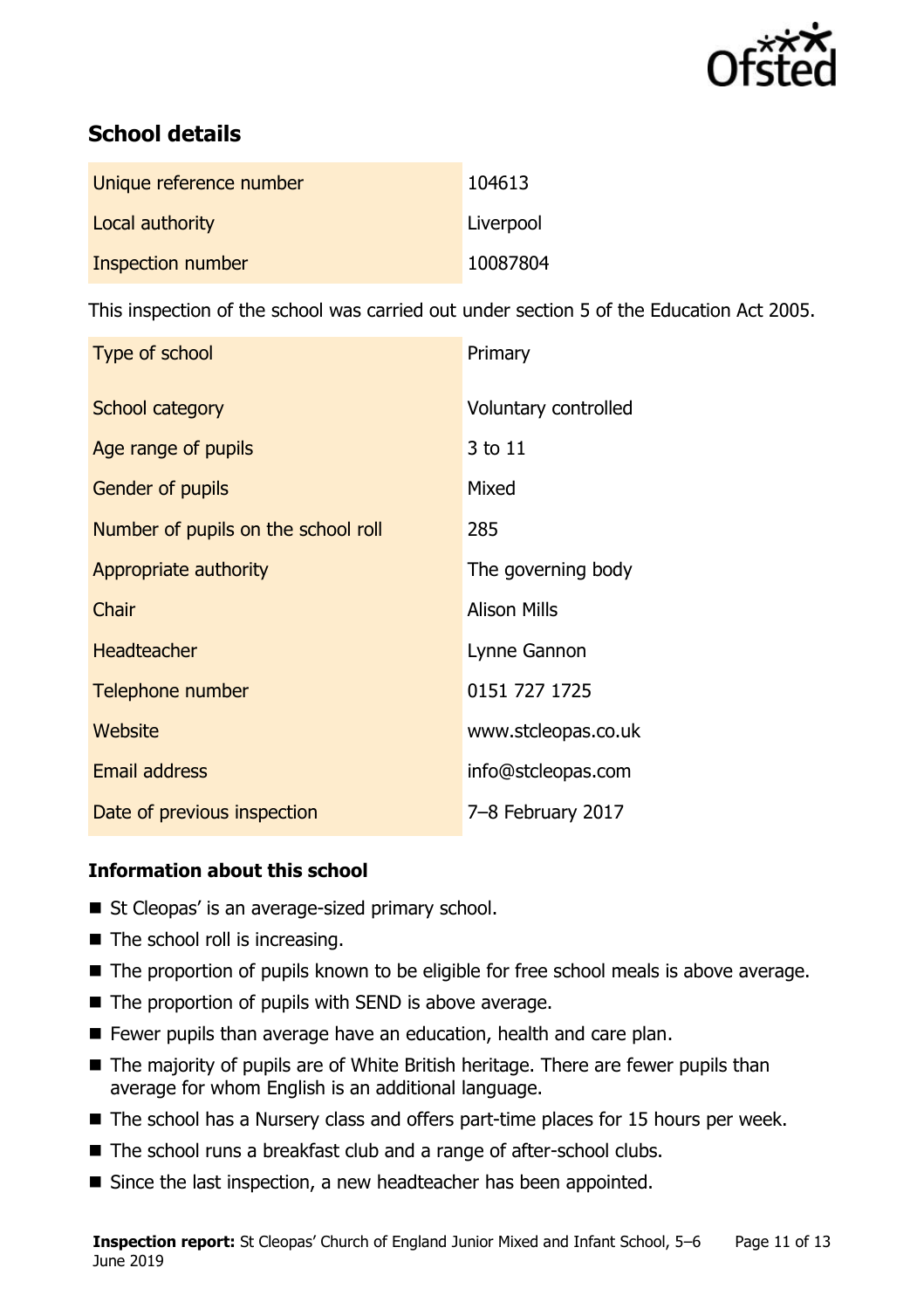

# **Information about this inspection**

- The inspectors observed learning in all classes.
- The inspectors looked at pupils' work across year groups and across a range of subjects.
- The inspectors listened to some pupils reading, spoke informally with pupils and observed pupils' behaviour in classes and around the school.
- Discussions were held with senior leaders, governors, teachers and staff. The lead inspector also spoke to a representative of the local authority.
- The inspectors looked at a range of documents, including the school's plans for improvement, safeguarding and recruitment information, behaviour logs, assessment information and minutes of governing body meetings.
- The inspectors spoke to some parents and took into account 37 responses to Ofsted's online questionnaire, Parent View. The inspectors also took into account 25 responses to the staff survey.

#### **Inspection team**

| Mavis Smith, lead inspector | Ofsted Inspector        |
|-----------------------------|-------------------------|
| <b>Christine Howard</b>     | <b>Ofsted Inspector</b> |
| Joan Williamson             | <b>Ofsted Inspector</b> |